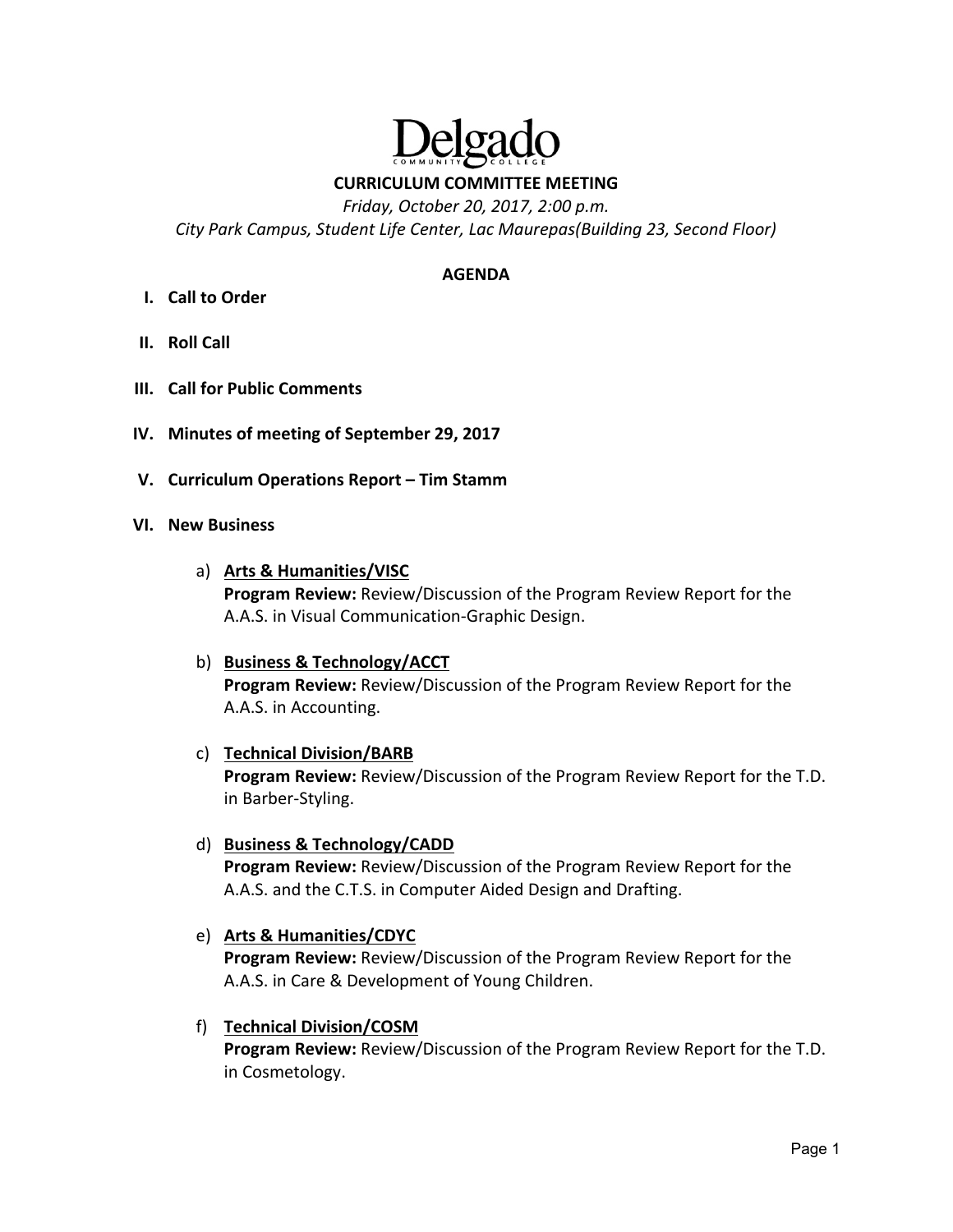# g) **Business & Technology/CULA**

**Program Review:** Review/Discussion of the Program Review Report for the A.A.S. in Culinary Arts.

## h) **Business & Technology/ELET**

**Program Review:** Review/Discussion of the Program Review Report for the A.S. in Electrical‐Electronics Engineering Technology.

## i) **Allied Health/FSED**

**Program Review:** Review/Discussion of the Program Review Report for the A.A.S. in Funeral Services.

# j) **Technical Division/MOVH**

**Program Review:** Review/Discussion of the Program Review Report for the A.A.S. and the C.T.S. in Motor Vehicle Technology.

# k) **Allied Health/NUMT**

**Program Review:** Review/Discussion of the Program Review Report for the P.A.C. in Nuclear Medicine Technology

# l) **Allied Health/PHAR**

**Program Review:** Review/Discussion of the Program Review Report for the C.T.S. in Pharmacy Technician.

# m) **Arts & Humanities/MUSC**

**Program Review:** Review/Discussion of the Program Review Report for the T.C.A. in Audio Engineering.

### n) **Arts & Humanities/MUSB**

**Program Review:** Review/Discussion of the Program Review Report for the T.C.A. in Music Business.

### o) **Business & Technology/Clerical Automation**

**Program Review:** Review/Discussion of the Program Review Report for the T.C.A. in Clerical Automation.

# p) **Allied Health/Veterinary Technology**

**Program Review:** Review/Discussion of the Program Review Report for the A.A.S. in Veterinary Technology.

### q) **Allied Health/RADT**

**Program Review:** Review/Discussion of the Program Review Report for the A.A.S. in Radiologic Technology.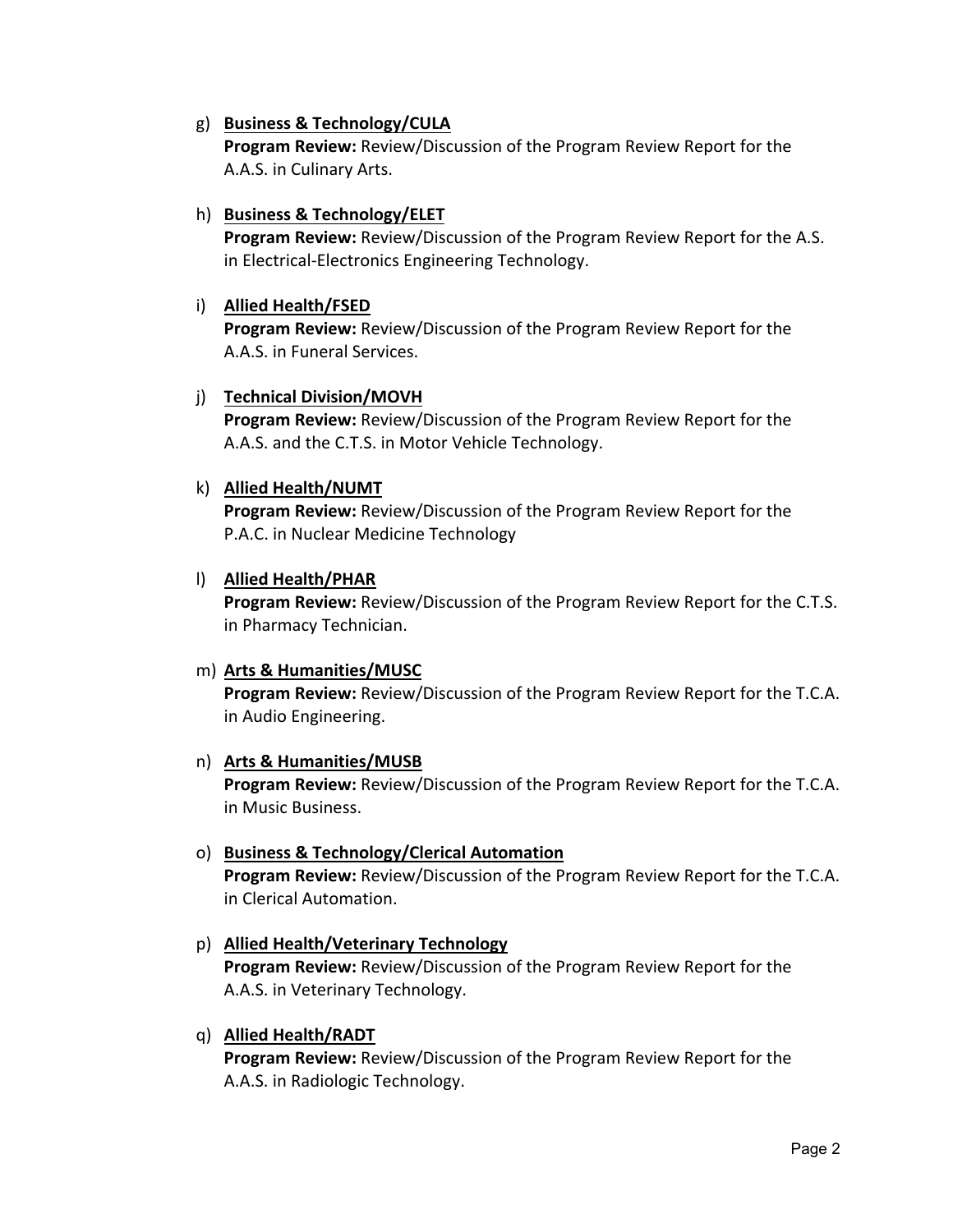# r) **Allied Health/HEIT**

**Publication of Suggested Program Sequence:** Associate of Applied Science in Health Information Technology. Publication of Suggested Program Sequence in College Catalog.

# s) **Allied Health/MSTH**

**Publication of Suggested Program Sequence:** Certificate of Technical Studies in Massage Therapy. Publication of Suggested Program Sequence in College Catalog, to include Fall Admission and Spring Admission Suggested Sequences.

# t) **Allied Health/HEIT/MEDC**

**Publication of Suggested Program Sequence:** Certificate of Applied Science in Medical Coding. Publication of Suggested Program Sequence in College Catalog.

# u) **Allied Health/MLTS**

**Publication of Suggested Program Sequence:**  Associate of Applied Science in Medical Laboratory Technician. Publication of Suggested Program Sequence in College Catalog.

# v) **Allied Health/OCTA**

**Publication of Suggested Program Sequence:**  Associate of Applied Science in Occupational Therapy Assistant. Publication of Suggested Program Sequence in College Catalog.

# w) **Allied Health/PTAP**

**Publication of Suggested Program Sequence:**  Associate of Applied Science in Physical Therapist Assistant. Publication of Suggested Program Sequence in College Catalog.

# x) **Allied Health/PSOM**

**Publication of Suggested Program Sequence:**  Associate of Applied Science in Polysomnographic Technology. Publication of Suggested Program Sequence in College Catalog.

# y) **Allied Health/RSPT**

**Publication of Suggested Program Sequence:**  Associate of Applied Science in Respiratory Care Technology. Publication of Suggested Program Sequence in College Catalog.

# z) **Allied Health/SURG**

**Publication of Suggested Program Sequence:** Certificate of Technical Studies in Surgical Technology. Publication of Suggested Program Sequence in College Catalog, to include Fall Admission and Spring Admission Suggested Sequences.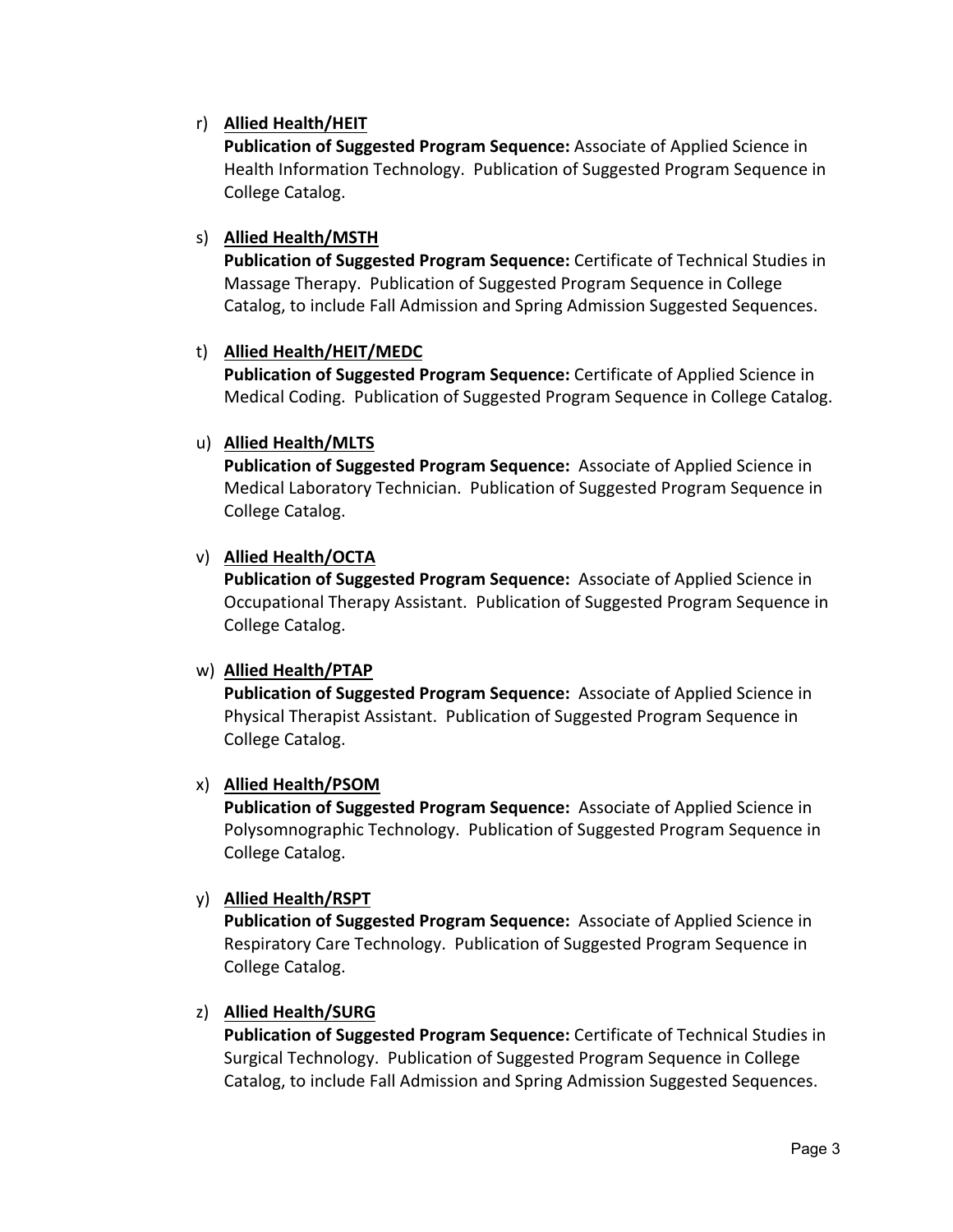# aa) **Allied Health/VETT**

**Publication of Suggested Program Sequence:** Associate of Applied Science in Veterinary Technology. Publication of Suggested Program Sequence in College Catalog, to include Fall Admission and Spring Admission Suggested Sequences.

### bb)**Academic Affairs/Curriculum & Program Development**

**Program Sequences:** Progress report on the publication of Course Sequencing in the College Catalog **[Report Only: No action required]**.

### cc) **Business & Technology/BUMG/RLST**

**Program Revision:** Associate of Applied Science in Business and Management, with a concentration in Real Estate. Revise the Real Estate concentration of the A.A.S. in Business and Management as follows: RLST 12 credit hour electives: DELETE: BUSG‐221: Environmental Law and Policy; ADD: BUSG‐102: Customer Service. Total concentration and program hours remain the same. Adjust Suggested Sequence of the concentration in Real Estate, specifically Third Semester, to reflect changes. Modifications reflect advisory committee input, and align with the recently approved C.T.S. in Real Estate Professional, ensuring the C.T.S. in embedded 100 percent within the A.A.S. degree.

### **VII. Consent Agenda**

### a) **Nursing/PRNU**

**Change of Program Description:** Change the program description of the T.D. in Practical Nursing, Admission Criteria, #3: Minimum scores on the **ACCUPLACER,**  TABE, or ACT exam. Delete: COMPASS Scores; Replace With: ACCUPLACER Scores: Reading – 65 ; Language – 74 ; Math – Elementary Algebra – 48. Admission scores mandated by the Louisiana State Board of Practical Nurse Examiners, and reflect discontinuation of the COMPASS exam.

# b) **Technical Division/COSM**

**Change of Course Lecture‐Laboratory and/Contact Hours:** COSM‐121 Cosmetology Anatomy and Physiology. Change the lecture‐laboratory and/contact hours of COSM‐121: Cosmetology Anatomy and Physiology *from* 1‐ 3‐2 / 60 *to* 2‐3‐2 / 75. Revised lecture, laboratory, and contact hours will allow for adequate time to address course learning outcomes and to effectively assess student attainment of skills and knowledge required for the Cosmetology profession.

### c) **Technical Division/COSM**

**Change of Course Lecture‐Laboratory and/Contact Hours:** COSM‐122 Manicuring and Pedicuring. Change the lecture‐laboratory and/contact hours of COSM‐122 Manicuring and Pedicuring *from* 1‐8‐3 / 185 *to* 2‐6‐3 / 120. Revised